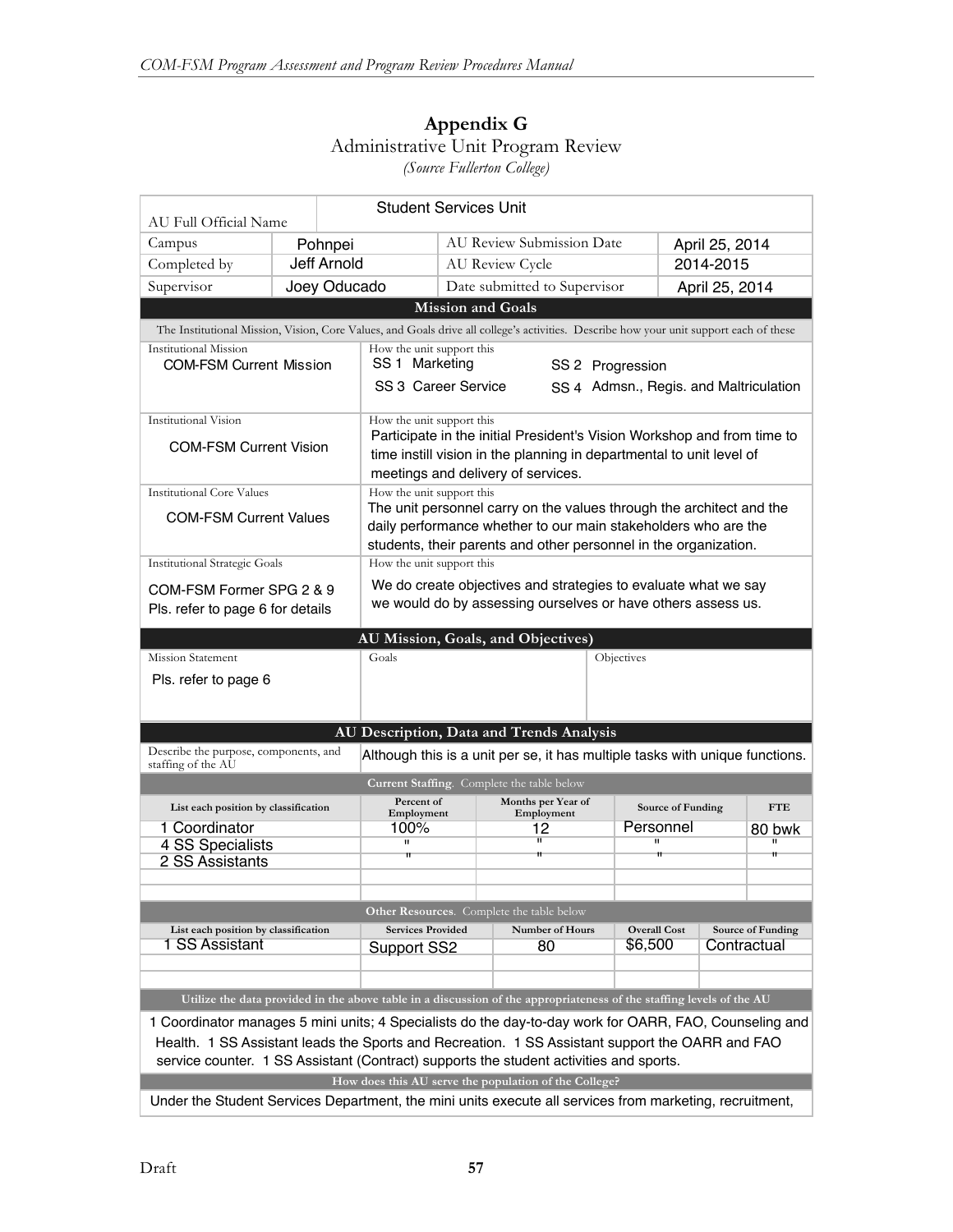testing, admission, registration, enrollment, completion and close the loop with follow up as part of another new cycle. Enrollment (Progression) stage takes most percentage of the services rendered.

**Since the previous AU program review, what significant changes have occurred that impact the services of the AU?**

| What methods are used to evaluate<br>AU's effectiveness to the population | What do the results of the above<br>methods of evaluation indicate about | How have the results of this analysis<br>been used to make improvements to |
|---------------------------------------------------------------------------|--------------------------------------------------------------------------|----------------------------------------------------------------------------|
| that interacts with it?                                                   | the effectiveness of the AU?                                             | services provided by the AU?                                               |
| <b>Student Satisfaction Survey</b>                                        | It shows above the baseline 80%                                          | none                                                                       |
| Assessment of Outcomes                                                    | It indicates there's need to improve                                     | Be more cautious with numbers                                              |
|                                                                           |                                                                          |                                                                            |

**Provide any other relevant data that are relevant to this AU program review**

Monthly Reports, Quarterly Reports, Assessment Reports and Records of Evidence

| Strengths, Weaknesses, Opportunities, Challenges (SWOC)                                    |                                         |  |  |  |  |
|--------------------------------------------------------------------------------------------|-----------------------------------------|--|--|--|--|
| Based on analysis in the preceding<br>sections, what are the AU's strengths?               | Able, experienced and dedicated staff   |  |  |  |  |
| Based on analysis in the preceding<br>sections, what are the AU's weaknesses?              | Uncertainty of the chain of command     |  |  |  |  |
| Based on analysis in the preceding<br>sections, what opportunities existing for<br>the AU? | Fully merged with the SS Department     |  |  |  |  |
| Based on analysis in the preceding<br>sections, what challenges exist for the<br>AU?       | Uncertainty of the Organizational Chart |  |  |  |  |
| <b>Evaluation of Processes used by AU</b>                                                  |                                         |  |  |  |  |

**Describe any on-going systematic method used to evaluate the efficacy of processes used by the AU.**

Focused group consists of students and staff to recap an activity. Suggest changes for improvement.

**Provide example (s) of how this AU program review has led to continuous quality improvement**

It will be the first finished Program Review and upon concurrence SSC will be reviewing the results with the VPSS and other internal stakeholders. SSC will work plan of actions with members of the AU.

| <b>Service Area Outcomes Assessment</b>                                                           |                                                                                                               |  |                                                    |                                |  |                                      |                              |
|---------------------------------------------------------------------------------------------------|---------------------------------------------------------------------------------------------------------------|--|----------------------------------------------------|--------------------------------|--|--------------------------------------|------------------------------|
| List AU's Service Area Outcomes by completing the expandable table below                          |                                                                                                               |  |                                                    |                                |  |                                      |                              |
| <b>Service Area Outcomes</b>                                                                      |                                                                                                               |  | Date Assessment<br>Completed                       | Date(s) Data<br>Analyzed       |  | Date(s) Data Used<br>for Improvement | Number of Cycle<br>Completed |
|                                                                                                   | <b>SS Unit Pohnpei</b>                                                                                        |  | August 2013                                        | Sept. 2013                     |  | Jan. 2014                            | 1 and half                   |
|                                                                                                   |                                                                                                               |  |                                                    |                                |  |                                      |                              |
|                                                                                                   |                                                                                                               |  |                                                    |                                |  |                                      |                              |
|                                                                                                   |                                                                                                               |  | AU Assessment. Complete the expandable table below |                                |  |                                      |                              |
| <b>Outcome</b><br><b>Numbers</b>                                                                  | <b>Intended Outcomes</b>                                                                                      |  | <b>Means of Assessment</b>                         | Criteria for<br><b>Success</b> |  | <b>Summary of Data</b><br>Collected  | <b>Use of Results</b>        |
| 5%                                                                                                | Increase by 6%                                                                                                |  | Fall'12 - Fall'13                                  | None                           |  | <b>SIS</b>                           | None                         |
|                                                                                                   |                                                                                                               |  | Enrollment                                         |                                |  |                                      |                              |
|                                                                                                   |                                                                                                               |  |                                                    |                                |  |                                      |                              |
|                                                                                                   | How has AU's assessment of Service Area Outcomes led to improvements in services provided to patrons          |  |                                                    |                                |  |                                      |                              |
|                                                                                                   | Allocation of resource shift from recruitment to retention, focus on subject area in counseling and tutoring. |  |                                                    |                                |  |                                      |                              |
| Increase tutorial hours, and take tutorial to the classroom sites.                                |                                                                                                               |  |                                                    |                                |  |                                      |                              |
| What challenges remain to make the AU more effective?                                             |                                                                                                               |  |                                                    |                                |  |                                      |                              |
| Limited resources of tangible items and personnel and the freeze on hiring - we need to hire more |                                                                                                               |  |                                                    |                                |  |                                      |                              |
| one-on-one tutors and other indirect personnel which support student success.                     |                                                                                                               |  |                                                    |                                |  |                                      |                              |
| Describe how the AU's Service Area Outcomes are linked to the Institutional Strategic Goals       |                                                                                                               |  |                                                    |                                |  |                                      |                              |
| <b>Institutional Strategic Goals</b><br><b>AU Service Area Outcomes</b><br>Linkages               |                                                                                                               |  |                                                    |                                |  |                                      |                              |
| Strategic Goal 2                                                                                  |                                                                                                               |  | Pls. refer to Page 6                               |                                |  |                                      |                              |
| Strategic Goal 9                                                                                  |                                                                                                               |  |                                                    |                                |  |                                      |                              |
|                                                                                                   |                                                                                                               |  |                                                    |                                |  |                                      |                              |

### **Evaluation of Progress toward previous Goals**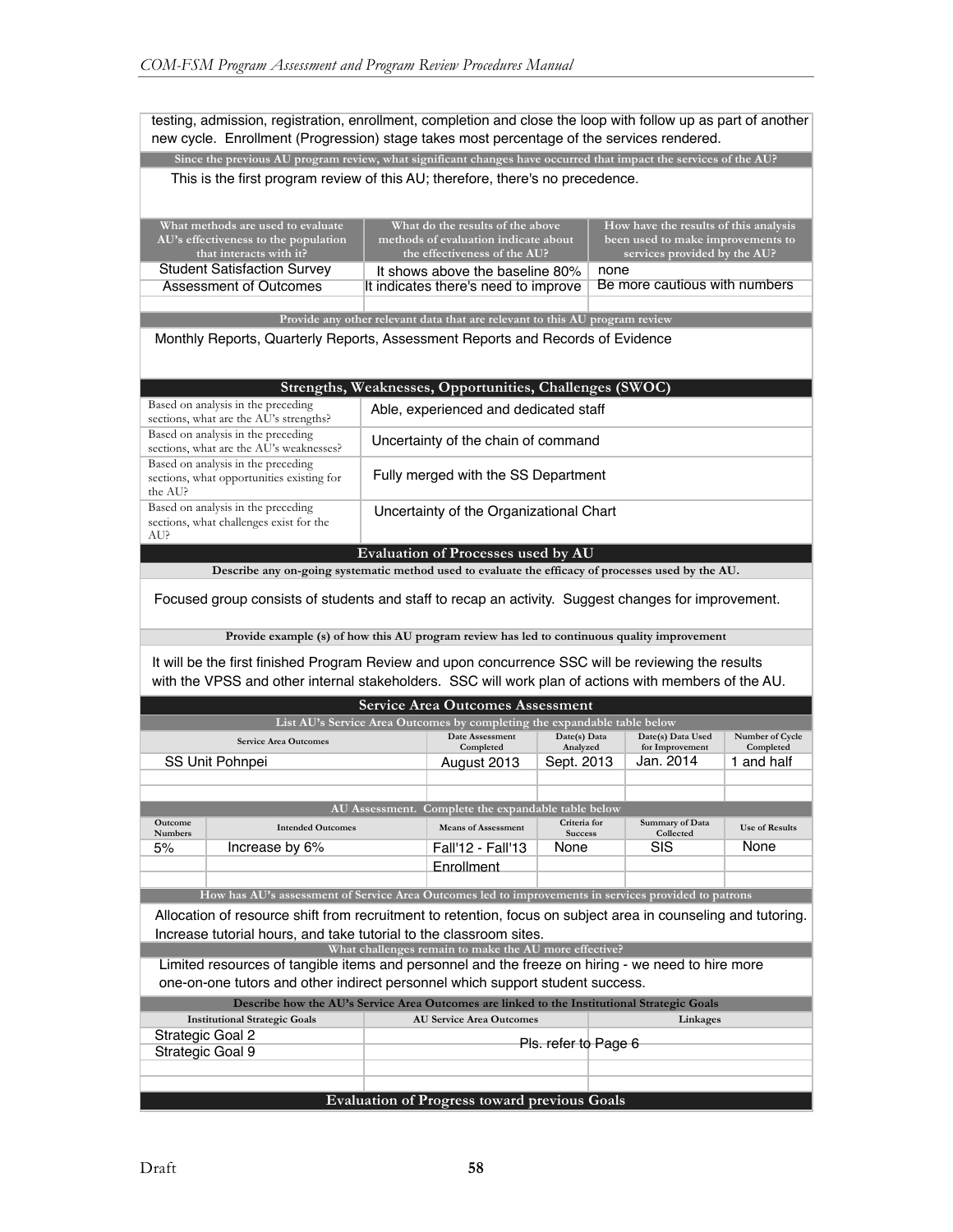|                                                                                                                                                                                                                                                                            |                                                                       | List the goals from AU's previous program review                                                                                  |                                                                                                                                       |  |  |  |  |  |
|----------------------------------------------------------------------------------------------------------------------------------------------------------------------------------------------------------------------------------------------------------------------------|-----------------------------------------------------------------------|-----------------------------------------------------------------------------------------------------------------------------------|---------------------------------------------------------------------------------------------------------------------------------------|--|--|--|--|--|
| There's the first half (one year) assessment. This is the first Program Review.                                                                                                                                                                                            |                                                                       |                                                                                                                                   |                                                                                                                                       |  |  |  |  |  |
|                                                                                                                                                                                                                                                                            |                                                                       |                                                                                                                                   |                                                                                                                                       |  |  |  |  |  |
|                                                                                                                                                                                                                                                                            |                                                                       |                                                                                                                                   |                                                                                                                                       |  |  |  |  |  |
| Describe the level of success achieved in goals listed above<br>Goals from previous AU Program Review<br><b>Level of Success Achieved</b>                                                                                                                                  |                                                                       |                                                                                                                                   |                                                                                                                                       |  |  |  |  |  |
| SPG <sub>2</sub>                                                                                                                                                                                                                                                           |                                                                       | Average                                                                                                                           |                                                                                                                                       |  |  |  |  |  |
| SPG <sub>9</sub><br>Above Average                                                                                                                                                                                                                                          |                                                                       |                                                                                                                                   |                                                                                                                                       |  |  |  |  |  |
|                                                                                                                                                                                                                                                                            |                                                                       |                                                                                                                                   |                                                                                                                                       |  |  |  |  |  |
|                                                                                                                                                                                                                                                                            |                                                                       | In cases where resources were allocated toward goals, evaluate the efficacy of that spending                                      |                                                                                                                                       |  |  |  |  |  |
| Goals from previous AU Program Review<br><b>Foster Success and Satisfaction</b>                                                                                                                                                                                            |                                                                       | <b>Resources Allocated</b><br><b>Efficacy of Spending</b><br>Prorate Contractual to right size<br><b>Contractual and Supplies</b> |                                                                                                                                       |  |  |  |  |  |
|                                                                                                                                                                                                                                                                            |                                                                       |                                                                                                                                   | resources vs need                                                                                                                     |  |  |  |  |  |
|                                                                                                                                                                                                                                                                            |                                                                       |                                                                                                                                   |                                                                                                                                       |  |  |  |  |  |
|                                                                                                                                                                                                                                                                            |                                                                       | <b>Short-Term and Long-Term Goals</b>                                                                                             |                                                                                                                                       |  |  |  |  |  |
|                                                                                                                                                                                                                                                                            |                                                                       | from the information provided in the program review. Use a separate table for each additional goal                                | Using the table below, list the short and long term goals (a minimum of two for each) for the AU. These goals should follow logically |  |  |  |  |  |
|                                                                                                                                                                                                                                                                            |                                                                       | Short-Term Goals 1 (Two-Year Cycle)<br>Increase Retention - Pls. refer to Page 6 for more details                                 |                                                                                                                                       |  |  |  |  |  |
| <b>Identify Goal</b><br>Describe the plan to achieve the goal                                                                                                                                                                                                              |                                                                       |                                                                                                                                   | Identify cohort groups of students from SIS data with significantly low                                                               |  |  |  |  |  |
| (i.e., action plan)                                                                                                                                                                                                                                                        |                                                                       | academic performance                                                                                                              |                                                                                                                                       |  |  |  |  |  |
| What measurable outcome is                                                                                                                                                                                                                                                 |                                                                       | Authentic student performance and achievements                                                                                    |                                                                                                                                       |  |  |  |  |  |
| anticipated for this goal?<br>What specific aspects of this goal can                                                                                                                                                                                                       |                                                                       |                                                                                                                                   |                                                                                                                                       |  |  |  |  |  |
| be accomplished without additional<br>financial resources?                                                                                                                                                                                                                 |                                                                       | Staff dedication and commitment.                                                                                                  |                                                                                                                                       |  |  |  |  |  |
|                                                                                                                                                                                                                                                                            |                                                                       | Short-Term Goals 2 (Two-Year Cycle)                                                                                               |                                                                                                                                       |  |  |  |  |  |
| <b>Identify Goal</b>                                                                                                                                                                                                                                                       |                                                                       | Increase Satisfaction - Pls. refer to Page 6 for more details                                                                     |                                                                                                                                       |  |  |  |  |  |
| Describe the plan to achieve the goal<br>(i.e., action plan)                                                                                                                                                                                                               | Enhance existing services to be more student friendly.                |                                                                                                                                   |                                                                                                                                       |  |  |  |  |  |
| What measurable outcome is<br>anticipated for this goal?                                                                                                                                                                                                                   | Satisfaction survey and opinions from focused groups.                 |                                                                                                                                   |                                                                                                                                       |  |  |  |  |  |
| What specific aspects of this goal can<br>Customer Service techniques and etiquettes.<br>be accomplished without additional<br>financial resources?                                                                                                                        |                                                                       |                                                                                                                                   |                                                                                                                                       |  |  |  |  |  |
| Long-Term Goals 1 (Five-Year Cycle)                                                                                                                                                                                                                                        |                                                                       |                                                                                                                                   |                                                                                                                                       |  |  |  |  |  |
| <b>Student Success and Readiness</b><br><b>Identify Goal</b>                                                                                                                                                                                                               |                                                                       |                                                                                                                                   |                                                                                                                                       |  |  |  |  |  |
| Describe the plan to achieve the goal<br>(i.e., action plan)                                                                                                                                                                                                               | Systematic student data shared among teachers, tutors and advisors.   |                                                                                                                                   |                                                                                                                                       |  |  |  |  |  |
| What measurable outcome is<br>anticipated for this goal?                                                                                                                                                                                                                   | Students will acquire consorted support to achieve excellence.        |                                                                                                                                   |                                                                                                                                       |  |  |  |  |  |
| What specific aspects of this goal can<br>Collaboration between Counseling and Faculty both as teachers and<br>be accomplished without additional<br>advisors.                                                                                                             |                                                                       |                                                                                                                                   |                                                                                                                                       |  |  |  |  |  |
| financial resources?                                                                                                                                                                                                                                                       |                                                                       |                                                                                                                                   |                                                                                                                                       |  |  |  |  |  |
| <b>Identify Goal</b>                                                                                                                                                                                                                                                       |                                                                       | Short-Term Goals 2 (Five-Year Cycle)<br><b>Student Appreciation and Satisfaction</b>                                              |                                                                                                                                       |  |  |  |  |  |
| Describe the plan to achieve the goal                                                                                                                                                                                                                                      |                                                                       |                                                                                                                                   | Maximize the activity fee students pay each semester and promote more                                                                 |  |  |  |  |  |
| (i.e., action plan)                                                                                                                                                                                                                                                        | activities which will not only the mind but also the soul of students |                                                                                                                                   |                                                                                                                                       |  |  |  |  |  |
| What measurable outcome is<br>anticipated for this goal?                                                                                                                                                                                                                   | Student will be motivated and studnent attendance will improve.       |                                                                                                                                   |                                                                                                                                       |  |  |  |  |  |
| What specific aspects of this goal can<br>be accomplished without additional<br>financial resources?                                                                                                                                                                       | Reallocation of the same funds to a better use.                       |                                                                                                                                   |                                                                                                                                       |  |  |  |  |  |
|                                                                                                                                                                                                                                                                            |                                                                       | <b>Requests for Resources</b>                                                                                                     |                                                                                                                                       |  |  |  |  |  |
| Complete a new table for each short-term and long-term goals listed in the immediately preceding section that would require additional<br>financial resources. These requests for resources must follow logically from the information provided in this AU program review. |                                                                       |                                                                                                                                   |                                                                                                                                       |  |  |  |  |  |
| o Short-Term Goal<br>o Long-Term Goal<br><b>Goal Number and Goal Description</b>                                                                                                                                                                                           |                                                                       |                                                                                                                                   |                                                                                                                                       |  |  |  |  |  |
| <b>Type of Resources</b><br><b>Requested Dollar Amount</b><br><b>Potential Funding Source</b>                                                                                                                                                                              |                                                                       |                                                                                                                                   |                                                                                                                                       |  |  |  |  |  |
| <b>Contractual Tutors</b>                                                                                                                                                                                                                                                  | <b>FSM Sector Grant</b><br>\$10,000 in addition                       |                                                                                                                                   |                                                                                                                                       |  |  |  |  |  |
|                                                                                                                                                                                                                                                                            |                                                                       |                                                                                                                                   |                                                                                                                                       |  |  |  |  |  |
|                                                                                                                                                                                                                                                                            |                                                                       |                                                                                                                                   |                                                                                                                                       |  |  |  |  |  |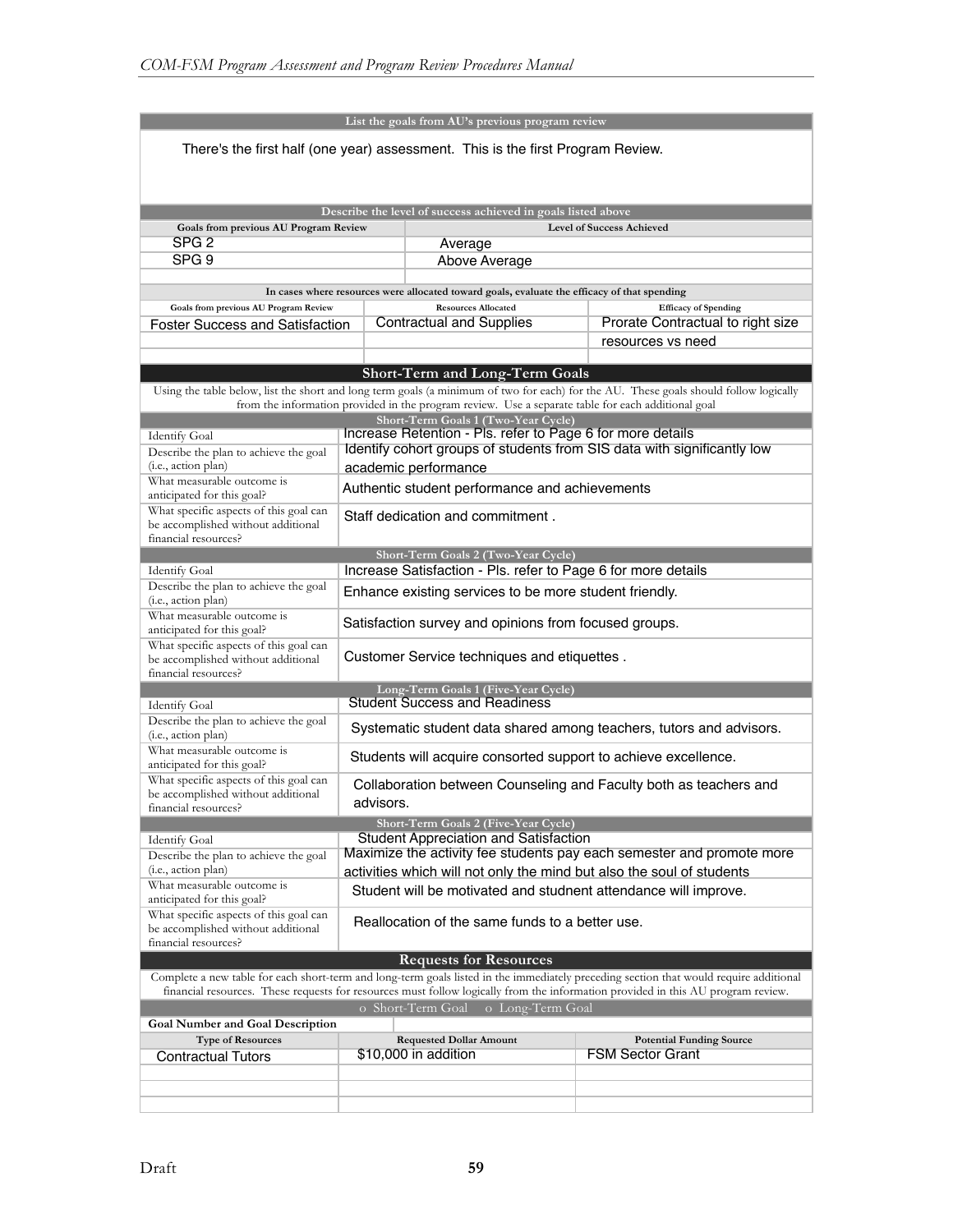|                                                                                                                 | o Short-Term Goal<br>o Long-Term Goal                                                                                             |                                 |  |  |  |  |
|-----------------------------------------------------------------------------------------------------------------|-----------------------------------------------------------------------------------------------------------------------------------|---------------------------------|--|--|--|--|
| <b>Goal Number and Goal Description</b>                                                                         |                                                                                                                                   |                                 |  |  |  |  |
| <b>Type of Resources</b>                                                                                        | <b>Requested Dollar Amount</b>                                                                                                    | <b>Potential Funding Source</b> |  |  |  |  |
| Unfreeze of SS Assistant                                                                                        | \$6,500 in cost                                                                                                                   | Contractual support from VPSS   |  |  |  |  |
|                                                                                                                 |                                                                                                                                   |                                 |  |  |  |  |
|                                                                                                                 |                                                                                                                                   |                                 |  |  |  |  |
|                                                                                                                 |                                                                                                                                   |                                 |  |  |  |  |
|                                                                                                                 | o Short-Term Goal<br>o Long-Term Goal                                                                                             |                                 |  |  |  |  |
| <b>Goal Number and Goal Description</b>                                                                         |                                                                                                                                   |                                 |  |  |  |  |
| <b>Type of Resources</b>                                                                                        | <b>Requested Dollar Amount</b>                                                                                                    | <b>Potential Funding Source</b> |  |  |  |  |
| Tab into SIS Database                                                                                           | \$50,000 cost of tutorial activities                                                                                              | <b>U.S. Educational Grant</b>   |  |  |  |  |
|                                                                                                                 |                                                                                                                                   |                                 |  |  |  |  |
|                                                                                                                 |                                                                                                                                   |                                 |  |  |  |  |
|                                                                                                                 | o Short-Term Goal<br>o Long-Term Goal                                                                                             |                                 |  |  |  |  |
| <b>Goal Number and Goal Description</b>                                                                         |                                                                                                                                   |                                 |  |  |  |  |
| <b>Type of Resources</b>                                                                                        | <b>Requested Dollar Amount</b>                                                                                                    | <b>Potential Funding Source</b> |  |  |  |  |
| Enhance and improve facilities                                                                                  | \$100,000 cost infrastructure, equip                                                                                              | <b>FSM Sector Grant</b>         |  |  |  |  |
| conducive to student success                                                                                    | and supplies.                                                                                                                     |                                 |  |  |  |  |
|                                                                                                                 |                                                                                                                                   |                                 |  |  |  |  |
|                                                                                                                 |                                                                                                                                   |                                 |  |  |  |  |
|                                                                                                                 | <b>AU Program Review Summary</b>                                                                                                  |                                 |  |  |  |  |
|                                                                                                                 | This section provides the reader with an overview of the highlights, themes, and key segments of the AU program review. It should |                                 |  |  |  |  |
|                                                                                                                 | include new information that is not mentioned in the preceding sections of this document.                                         |                                 |  |  |  |  |
|                                                                                                                 |                                                                                                                                   |                                 |  |  |  |  |
|                                                                                                                 |                                                                                                                                   |                                 |  |  |  |  |
|                                                                                                                 |                                                                                                                                   |                                 |  |  |  |  |
|                                                                                                                 |                                                                                                                                   |                                 |  |  |  |  |
|                                                                                                                 |                                                                                                                                   |                                 |  |  |  |  |
|                                                                                                                 |                                                                                                                                   |                                 |  |  |  |  |
|                                                                                                                 |                                                                                                                                   |                                 |  |  |  |  |
|                                                                                                                 |                                                                                                                                   |                                 |  |  |  |  |
|                                                                                                                 |                                                                                                                                   |                                 |  |  |  |  |
|                                                                                                                 |                                                                                                                                   |                                 |  |  |  |  |
|                                                                                                                 |                                                                                                                                   |                                 |  |  |  |  |
|                                                                                                                 |                                                                                                                                   |                                 |  |  |  |  |
|                                                                                                                 |                                                                                                                                   |                                 |  |  |  |  |
|                                                                                                                 |                                                                                                                                   |                                 |  |  |  |  |
|                                                                                                                 |                                                                                                                                   |                                 |  |  |  |  |
|                                                                                                                 |                                                                                                                                   |                                 |  |  |  |  |
|                                                                                                                 |                                                                                                                                   |                                 |  |  |  |  |
|                                                                                                                 |                                                                                                                                   |                                 |  |  |  |  |
|                                                                                                                 | <b>Response Page</b>                                                                                                              |                                 |  |  |  |  |
|                                                                                                                 | AU Vice President or appropriate immediate Management Supervisor                                                                  |                                 |  |  |  |  |
| $\Box$ I concur with the findings contained in this AU program review.                                          |                                                                                                                                   |                                 |  |  |  |  |
| □ I concur with the findings contained in this AU program review with following exceptions (include a narrative |                                                                                                                                   |                                 |  |  |  |  |
| explaining the basis for each exception):                                                                       |                                                                                                                                   |                                 |  |  |  |  |
|                                                                                                                 |                                                                                                                                   |                                 |  |  |  |  |
|                                                                                                                 |                                                                                                                                   |                                 |  |  |  |  |
|                                                                                                                 |                                                                                                                                   |                                 |  |  |  |  |
|                                                                                                                 |                                                                                                                                   |                                 |  |  |  |  |
|                                                                                                                 |                                                                                                                                   |                                 |  |  |  |  |
|                                                                                                                 | □ I do not concur with the findings contained in this AU program review (include a narrative exception):                          |                                 |  |  |  |  |
|                                                                                                                 |                                                                                                                                   |                                 |  |  |  |  |
|                                                                                                                 |                                                                                                                                   |                                 |  |  |  |  |
|                                                                                                                 |                                                                                                                                   |                                 |  |  |  |  |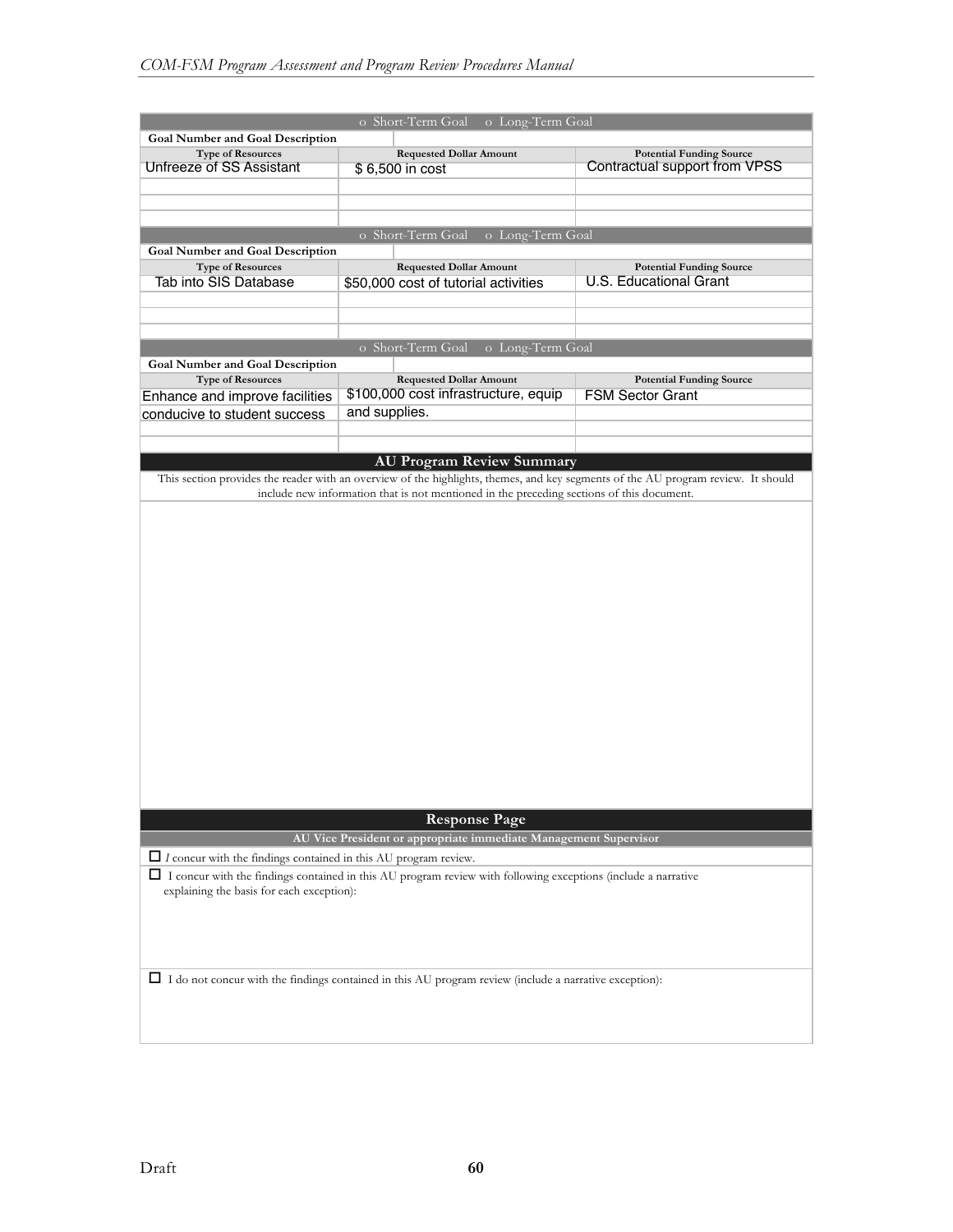| Administrative unit                                                                                                                                                                                                                                                                                                                                                                                                |                                                                                                                                                                   |  | Date of Review |                             |    |
|--------------------------------------------------------------------------------------------------------------------------------------------------------------------------------------------------------------------------------------------------------------------------------------------------------------------------------------------------------------------------------------------------------------------|-------------------------------------------------------------------------------------------------------------------------------------------------------------------|--|----------------|-----------------------------|----|
| <b>Assessment/Review Cycle</b>                                                                                                                                                                                                                                                                                                                                                                                     | <b>Reviewers</b>                                                                                                                                                  |  |                |                             |    |
|                                                                                                                                                                                                                                                                                                                                                                                                                    | Please mark your responses to the following statements                                                                                                            |  |                |                             |    |
|                                                                                                                                                                                                                                                                                                                                                                                                                    | <b>Statement</b>                                                                                                                                                  |  | Yes            | <b>Needs</b><br>Improvement | No |
| <b>Administrative Unit.</b> The administrative unit is identified.                                                                                                                                                                                                                                                                                                                                                 |                                                                                                                                                                   |  |                |                             |    |
| <b>Assessment Cycle.</b> The assessment cycle is identified.                                                                                                                                                                                                                                                                                                                                                       |                                                                                                                                                                   |  |                |                             |    |
| <b>Submitted by and Date:</b> The person directly responsible for completing the<br>assessment plan submits the assessment plan to the committee. Generally, this<br>is the office or program head.                                                                                                                                                                                                                |                                                                                                                                                                   |  |                |                             |    |
|                                                                                                                                                                                                                                                                                                                                                                                                                    | Supervisor and Date submitted. Date submitted to supervisor.                                                                                                      |  |                |                             |    |
| a description in terms of how the AU supports this.                                                                                                                                                                                                                                                                                                                                                                | College's Mission Statement. The approved college mission is included, and                                                                                        |  |                |                             |    |
|                                                                                                                                                                                                                                                                                                                                                                                                                    | College's Mission Vision. The approved college vision is included, and a                                                                                          |  |                |                             |    |
| description in terms of how the AU supports this.                                                                                                                                                                                                                                                                                                                                                                  |                                                                                                                                                                   |  |                |                             |    |
|                                                                                                                                                                                                                                                                                                                                                                                                                    | College's Mission Core Values. The approved college core values are<br>included, and a description in terms of how the AU supports them                           |  |                |                             |    |
| the AU supports them.                                                                                                                                                                                                                                                                                                                                                                                              | College's Strategic Goals. The approved college strategic goals directly relevant<br>to the department and the AU are included, and a description in terms of how |  |                |                             |    |
|                                                                                                                                                                                                                                                                                                                                                                                                                    | AU Mission Statement, Goals, and Objectives. AU's mission, goals, and                                                                                             |  |                |                             |    |
| objectives are included.                                                                                                                                                                                                                                                                                                                                                                                           |                                                                                                                                                                   |  |                |                             |    |
|                                                                                                                                                                                                                                                                                                                                                                                                                    | AU Description, Data and Trends Analysis. Data on current staffing and                                                                                            |  |                |                             |    |
|                                                                                                                                                                                                                                                                                                                                                                                                                    | other resources; descriptions of their appropriateness are included, and how do                                                                                   |  |                |                             |    |
|                                                                                                                                                                                                                                                                                                                                                                                                                    | they serve the population of the college; some significant changes that occurred                                                                                  |  |                |                             |    |
|                                                                                                                                                                                                                                                                                                                                                                                                                    | and may have impacted the AU's services; methods used for evaluation and the                                                                                      |  |                |                             |    |
|                                                                                                                                                                                                                                                                                                                                                                                                                    | results; and how results were used to make improvements to services; and other                                                                                    |  |                |                             |    |
| relevant data to AU's program review.                                                                                                                                                                                                                                                                                                                                                                              |                                                                                                                                                                   |  |                |                             |    |
|                                                                                                                                                                                                                                                                                                                                                                                                                    | SWOC Analysis. An analysis of Strengths, Weaknesses, Opportunities, and                                                                                           |  |                |                             |    |
| Challenges is included.                                                                                                                                                                                                                                                                                                                                                                                            |                                                                                                                                                                   |  |                |                             |    |
|                                                                                                                                                                                                                                                                                                                                                                                                                    | Evaluation of Process. A description of the on-going systematic method used<br>to assess AU's effectiveness, and some examples in terms of how program            |  |                |                             |    |
| review lead to continuous quality improvement.                                                                                                                                                                                                                                                                                                                                                                     |                                                                                                                                                                   |  |                |                             |    |
|                                                                                                                                                                                                                                                                                                                                                                                                                    |                                                                                                                                                                   |  |                |                             |    |
| Service Area Outcome Assessments. This section includes list of AU's<br>service area outcomes, dates of assessment, the assessment methodologies used<br>including established criteria for success, summary of data and how results are<br>used to inform improvements, the section also provides a description of the<br>identified <i>challenges</i> that are yet to be addressed by AU, and how these outcomes |                                                                                                                                                                   |  |                |                             |    |
| are linked to the college's strategic goals.                                                                                                                                                                                                                                                                                                                                                                       |                                                                                                                                                                   |  |                |                             |    |
|                                                                                                                                                                                                                                                                                                                                                                                                                    | Evaluation of Progress toward previous Goals. This section provides                                                                                               |  |                |                             |    |
| descriptions of (a) goals from previous review, (b) levels of success achieved,                                                                                                                                                                                                                                                                                                                                    |                                                                                                                                                                   |  |                |                             |    |
| and (c) resources allocated including efficacy of spending.                                                                                                                                                                                                                                                                                                                                                        |                                                                                                                                                                   |  |                |                             |    |
| Short-term and Long-Term Goals. This section provides descriptions of the                                                                                                                                                                                                                                                                                                                                          |                                                                                                                                                                   |  |                |                             |    |
| AU's short-term and long-term goals including action plans, measurable<br>outcomes anticipated for these goals, and others.                                                                                                                                                                                                                                                                                        |                                                                                                                                                                   |  |                |                             |    |
|                                                                                                                                                                                                                                                                                                                                                                                                                    |                                                                                                                                                                   |  |                |                             |    |
| <b>Requests for Resources.</b> This section provides the AU's (a) short- and long-                                                                                                                                                                                                                                                                                                                                 |                                                                                                                                                                   |  |                |                             |    |
| term goals, (b) the type of resources need as presented in dollar amount, and (c)<br>potential source of funding.                                                                                                                                                                                                                                                                                                  |                                                                                                                                                                   |  |                |                             |    |
|                                                                                                                                                                                                                                                                                                                                                                                                                    |                                                                                                                                                                   |  |                |                             |    |
| AU Program Review Summary. This section provides the reader with an<br>overview of the highlights, themes, and key segments of the AU's program                                                                                                                                                                                                                                                                    |                                                                                                                                                                   |  |                |                             |    |
| review. This section should include only new information that is not mentioned                                                                                                                                                                                                                                                                                                                                     |                                                                                                                                                                   |  |                |                             |    |
| in the preceding sections of the AU program review report.                                                                                                                                                                                                                                                                                                                                                         |                                                                                                                                                                   |  |                |                             |    |

## **Administrative Unit Program Review Check List**